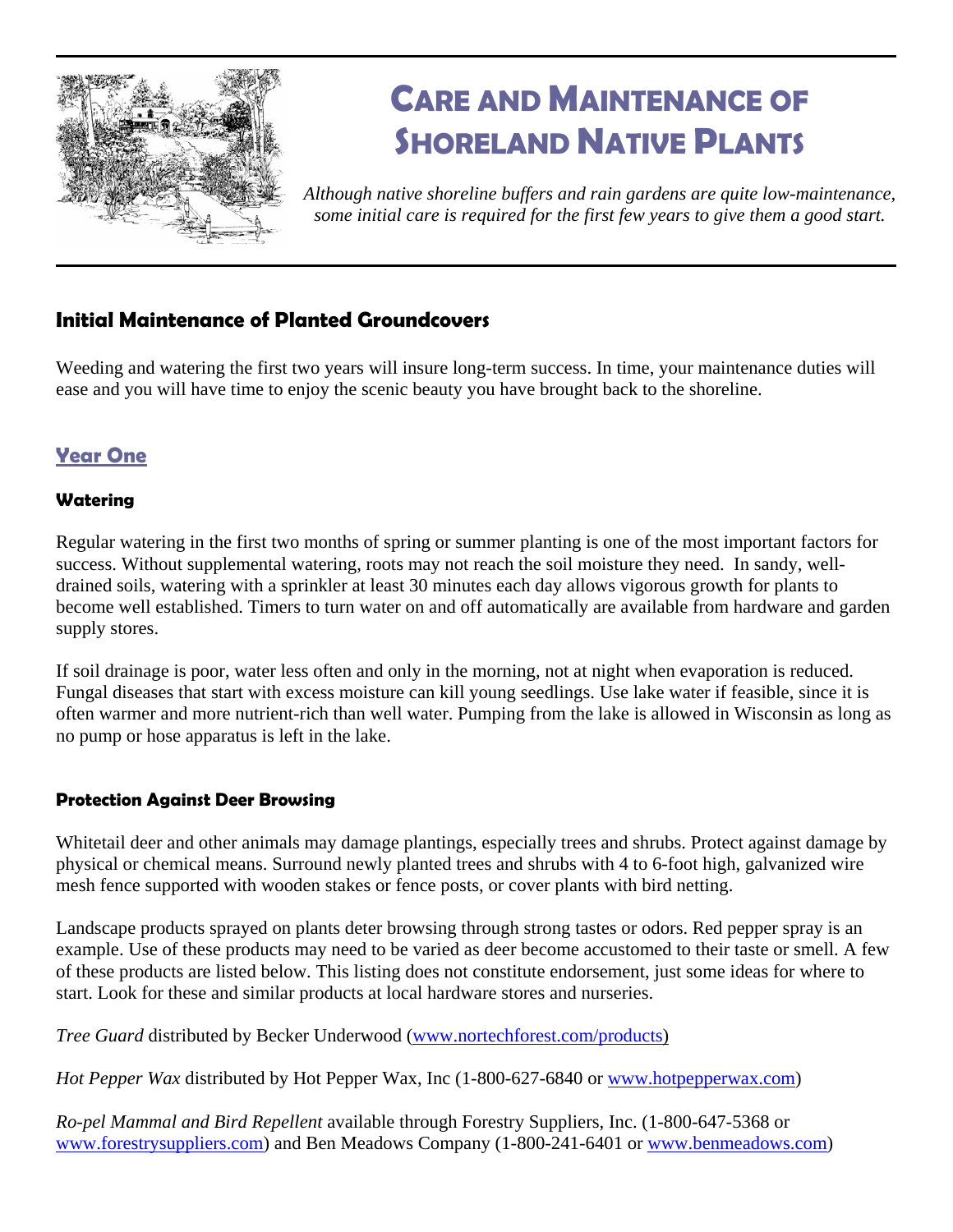Home remedies include mixtures of Tabasco, water, egg, and sometimes soap and even pet hair or urine. Protection against deer browsing is particularly important if deer are fed on site or nearby. Deer feeding is discouraged near restoration areas.

#### **Weeding**

Native plants are typically either slow-growing or warm season plants. Cool season weeds can crowd out natives by getting a quick start in the spring before natives have had a chance to grow. Weeds deprive native plants of water, light, nutrients, and space. Check for weeds once every two weeks. Pull them out immediately being careful to not disturb the native plants. Do not allow non-native invasive species like purple loosestrife, spotted knapweed, mullein, lamb's quarter, quack grass, reed canary grass, bluegrass, and others to take over the planting. Ask if you need assistance identifying weeds. Web sites to assist with identification of weeds (invasive plants) are listed below.

#### [www.dnr.wi.gov/invasives](http://www.dnr.wi.gov/invasives)

WI DNR site includes an extensive photo gallery of invasive plant photos and species management information.

[www.ipaw.org](http://www.ipaw.org/) Site of the Invasive Plant Association of Wisconsin. A list of WI invasive plants is included.

#### [www.plants.usda.gov](http://www.plants.usda.gov/)

Search for invasive and native plants by common or scientific name. Photos, life history, and range maps are provided by the USDA – Natural Resources Conservation Service.

#### **Weeding Seeded Groundcovers**

Seeded groundcovers are a special challenge because it can be difficult to tell the weeds from the natives. Sprouting a small sample of the native seeds in a plant tray can help to identify their seedlings and make it easer to recognize and pull weeds. Cut off flowering heads of weeds before they go to seed. An alternative is to repeatedly trim weedy vegetation to  $6 - 8$  inches with a weed-whacker. Remove clippings immediately if they cover the native seedlings.

This will discourage weed growth, remove shade, and allow native seedlings to grow. Your investment of time will pay off next year and in following years. Be patient, the perennial natives will eventually out-compete annual weeds that sprout from seed.

## **Fertilizing and Applying Insecticides**

**Fertilizers and insecticides should be avoided.** Applying fertilizers may encourage weed growth. If native plants are selected appropriately, supplemental fertilization should not be required. Also, avoid applying insecticides since so many are non-specific and can harm or kill non-target species.

## **Vegetative Cover**

At the end of the first season, allow all dead vegetation to remain in place. It becomes a valuable seed source for next year's growth, provides cover and food for wildlife, and will help to cover the soil and slow spring runoff. The grass and dried flower heads also add appeal to the native landscape in the winter months.